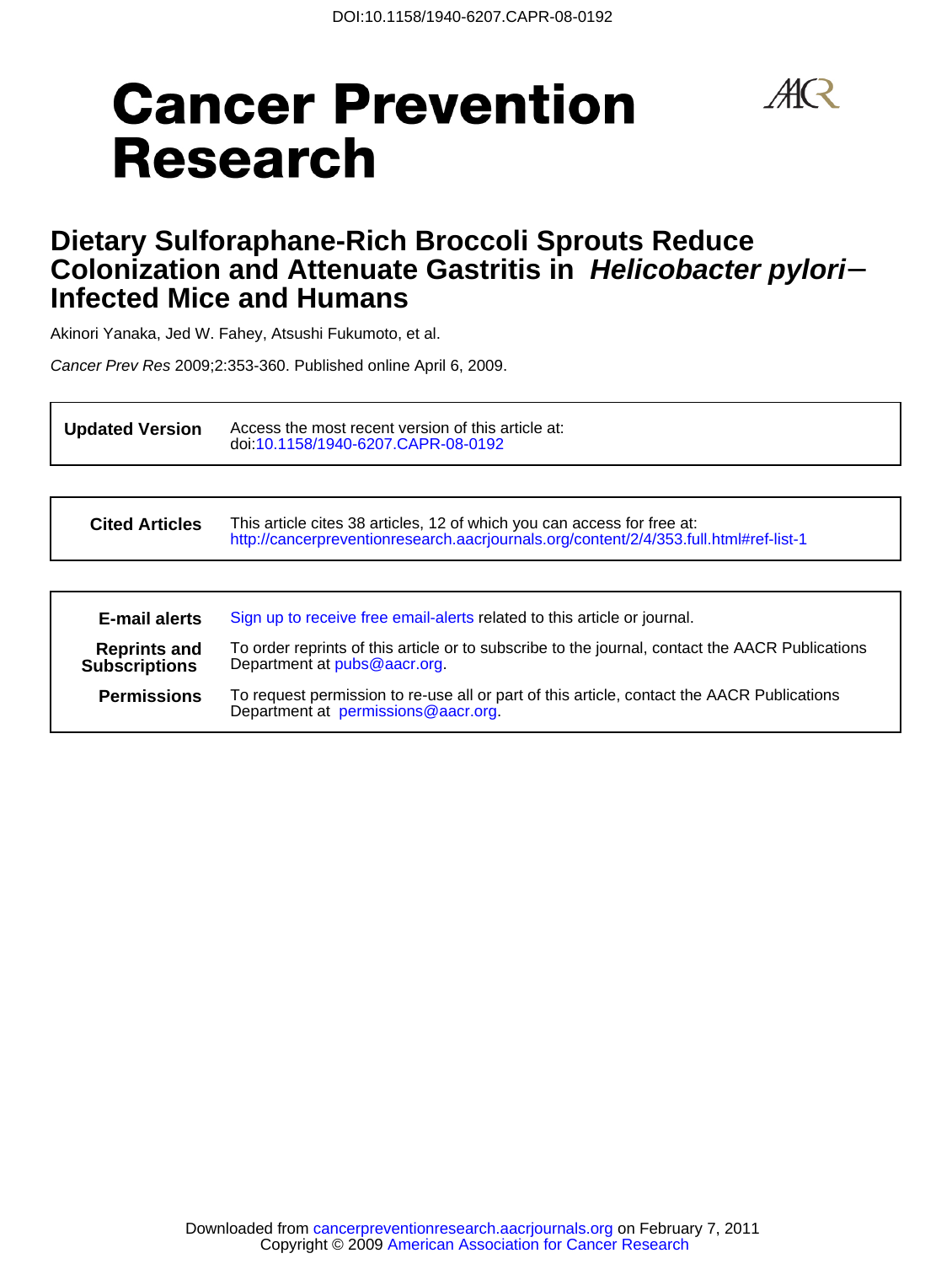### Dietary Sulforaphane-Rich Broccoli Sprouts Reduce Colonization and Attenuate Gastritis in Helicobacter pylori–Infected Mice and Humans

Akinori Yanaka,<sup>1,2</sup> Jed W. Fahey,<sup>4</sup> Atsushi Fukumoto,<sup>1</sup> Mari Nakayama,<sup>1</sup> Souta Inoue,<sup>1</sup> Songhua Zhang,<sup>2</sup> Masafumi Tauchi,<sup>2</sup> Hideo Suzuki,<sup>2</sup> Ichinosuke Hyodo<sup>2</sup> and Masayuki Yamamoto<sup>2,3</sup>

Abstract The isothiocyanate sulforaphane [SF; 1-isothiocyanato-4(R)-methylsulfinylbutane] is abundant in broccoli sprouts in the form of its glucosinolate precursor (glucoraphanin). SF is powerfully bactericidal against Helicobacter pylori infections, which are strongly associated with the worldwide pandemic of gastric cancer. Oral treatment with SF-rich broccoli sprouts of C57BL/6 female mice infected with H. pylori Sydney strain 1 and maintained on a high-salt (7.5% NaCl) diet reduced gastric bacterial colonization, attenuated mucosal expression of tumor necrosis factor-α and interleukin-1β, mitigated corpus inflammation, and prevented expression of high salt-induced gastric corpus atrophy. This therapeutic effect was not observed in mice in which the *nrf2* gene was deleted, strongly implicating the important role of Nrf2-dependent antioxidant and anti-inflammatory proteins in SF-dependent protection. Forty-eight H. pylori–infected patients were randomly assigned to feeding of broccoli sprouts (70 g/d; containing 420 μmol of SF precursor) for 8 weeks or to consumption of an equal weight of alfalfa sprouts (not containing SF) as placebo. Intervention with broccoli sprouts, but not with placebo, decreased the levels of urease measured by the urea breath test and H. pylori stool antigen (both biomarkers of H. pylori colonization) and serum pepsinogens I and II (biomarkers of gastric inflammation). Values recovered to their original levels 2 months after treatment was discontinued. Daily intake of sulforaphane-rich broccoli sprouts for 2 months reduces H. pylori colonization in mice and improves the sequelae of infection in infected mice and in humans. This treatment seems to enhance chemoprotection of the gastric mucosa against H. pylori–induced oxidative stress.

Evidence that Helicobacter pylori infection is strongly associated with the development of stomach cancer is widely accepted (1, 2). Environmental factors, specifically diet, are also known to play an important role in the development of this and other

Authors' Affiliations: <sup>1</sup> Division of Clinical Pharmacology, Faculty of Pharmaceutical Sciences, Tokyo University of Science, Tokyo, Japan; cancers. Past research has shown that chemical compounds, such as salt (sodium chloride; ref. 3), secondary amine compounds found in burned fish (4), and nitroso compounds generated within the stomach (5), accelerate the development of stomach cancer. Many vegetables and fruits, on the other hand, are known to possess cancer-inhibitory effects (6), although a consensus as to their mechanisms of action has been slower to emerge. Cruciferous vegetables, sulforaphane (the primary isothiocyanate from broccoli), and glucosinolate/isothiocyanate-rich foods have been of special interest to those involved in dietary strategies for cancer prevention.

Glucoraphanin, the inert glucosinolate precursor of sulforaphane (the biologically active isothiocyanate) in cruciferous plants, is hydrolyzed by the enzyme myrosinase, which is present in fresh (uncooked) broccoli and broccoli sprouts (7, 8). This process begins as soon as the fresh vegetable is chewed or otherwise damaged, releasing membrane-associated myrosinase and vacuole-contained glucoraphanin. Thus, there is partial conversion even before the compound reaches the stomach. Myrosinase is also present in the microbial flora of the lower intestine of animals and humans; thus, a significant fraction of glucoraphanin is expected to be hydrolyzed and become bioavailable as sulforaphane by the time it fully transits the gastrointestinal system. Broccoli sprouts are therefore an efficient delivery vehicle for sulforaphane.

<sup>&</sup>lt;sup>2</sup>Department of Gastroenterology, Graduate School of Comprehensive Human Sciences and <sup>3</sup>Center for Tsukuba Advanced Research Alliance, University of Tsukuba, Tsukuba, Japan; and <sup>4</sup>Department of Pharmacology and Molecular Sciences, School of Medicine, and Center for Human Nutrition, School of Public Health, Johns Hopkins University, Baltimore, Maryland

Received 10/16/08; revised 1/23/09; accepted 2/5/09; published OnlineFirst 4/6/09.

Grant support: Ministry of Education, Culture, Sports, Science and Technology, Japan, Grant-in-Aid for Scientific Research 17604002; Lewis B. and Dorothy Cullman Foundation (New York, NY); and American Institute for Cancer Research (Washington, DC).

Note: The clinical study was approved by an ethics committee at the University of Tsukuba Hospital (Approval 282) and has been assigned UMIN-Clinical Trials Registry UMIN000001415. All participants provided written informed consent, and the study was carried out in accordance with Good Clinical Practice guidelines and the provisions of the Declaration of Helsinki.

Requests for reprints: Akinori Yanaka, Division of Clinical Pharmacology, Faculty of Pharmaceutical Sciences, Tokyo University of Science, 2641 Yamazaki, Noda-shi, Chiba-ken, 278-8510, Tokyo, Japan. Phone/Fax: 81-4-7121- 3675; E-mail: ayanaka@rs.noda.tus.ac.jp.

<sup>©2009</sup> American Association for Cancer Research.

doi:10.1158/1940-6207.CAPR-08-0192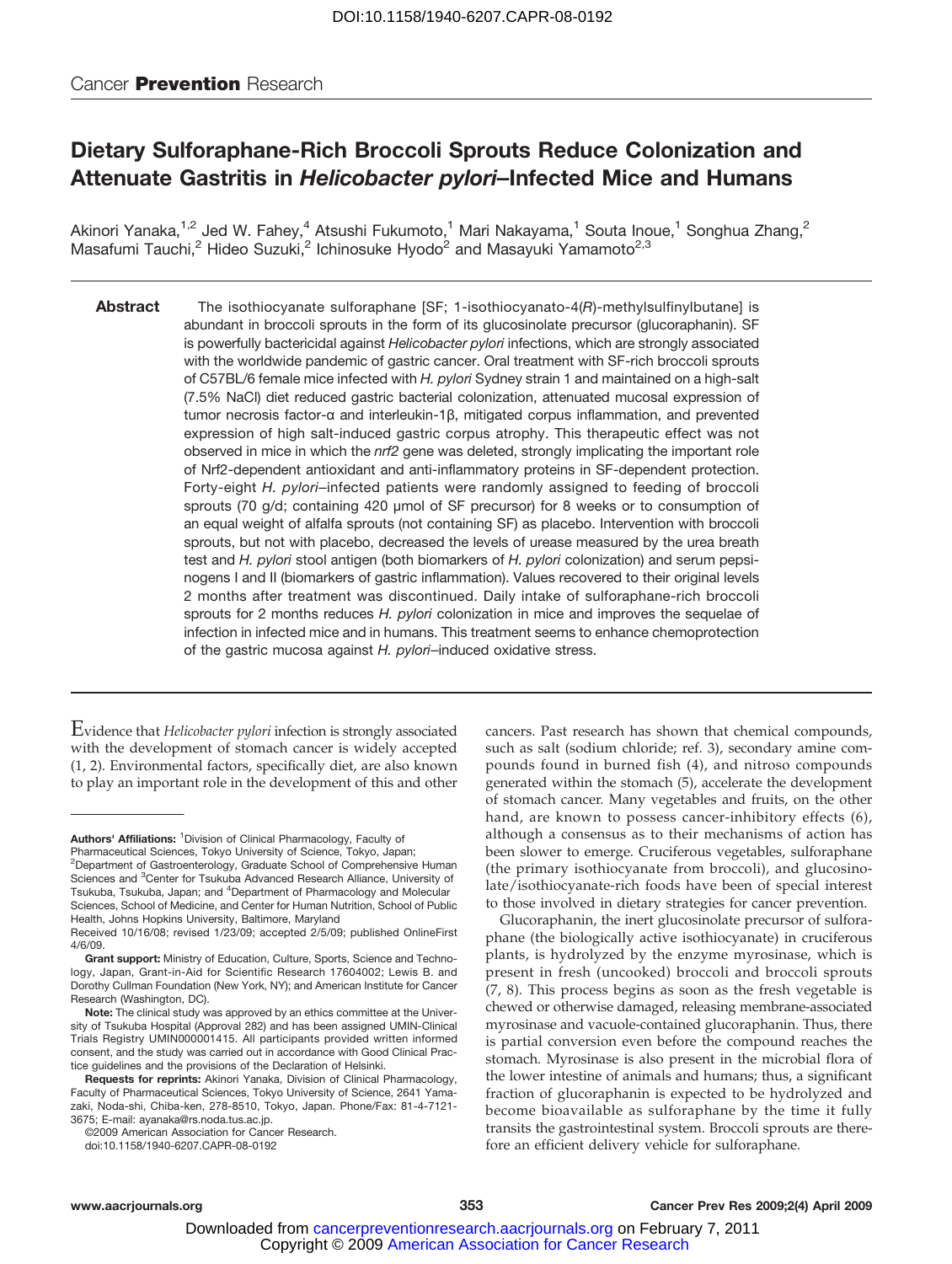

Fig. 1. Effects of feeding broccoli sprouts  $(+BS; \blacksquare)$  compared with untreated controls (–BS;<sup>[1</sup>) on *H. pylori–*induced gastric mucosal inflammation in nrf2<sup>+/+</sup> mice on a high-salt diet ( $\degree$ ,  $P < 0.05$ , for broccoli sprout versus alfalfa sprout;  $n = 5$ per treatment). A, effect on gastric mucosal histology. B, effect on chronic inflammation score. C, effect on TNF-α and IL-1β expression in gastric mucosa.

In mammalian systems, sulforaphane is an extremely potent inducer of protective (phase 2) enzymes, and it manifests its cellular antioxidative, anti-inflammatory, and antiangiogenic effects largely via the transcription factor Nrf2 (NF-E2 p45 related factor-2; refs. 8–10). It is also a selective and highly potent antimicrobial agent against H. pylori in vitro and it prevents development of chemically induced stomach tumors in a rodent model (11). Several studies have confirmed the anti– H. pylori activity of sulforaphane (12, 13), and an early attempt to evaluate its efficacy in vivo with only one biomarker of efficacy has identified some of the issues that would be likely to occur in a trial in which complete eradication of H. pylori is not required as an end point (14). A subsequent pilot study in Detroit reported eradication of infection in three of nine H. pylori–infected patients (15).

We have here evaluated the efficacy of fresh broccoli sprouts in reducing H. pylori infection and its sequelae both in a highsalt, H. pylori–infected mouse model developed by Fox and colleagues over 10 years ago (16) as well as in infected human

volunteers. The expectation was that ingestion of fresh broccoli sprouts would result in both glucoraphanin and its bioactive metabolite, sulforaphane, reaching the stomach for potential direct antibiotic activity against H. pylori. We also expect uptake of sulforaphane in the digestive tract and the subsequent induction of systemic cytoprotective enzymes. Biomarkers that were evaluated included both the direct (antibiotic) effects and systemic and local anti-inflammatory consequences.

#### Materials and Methods

#### Animal model

Infections with H. pylori Sydney strain 1 were established in 6-wkold female wild-type C57BL/6 mice and 6-wk-old female Nrf2 knockout (Nrf2−/<sup>−</sup> ) mice by administration via a feeding needle of 0.5 mL of a broth culture containing  $5 \times 10^7$  colony-forming units of H. pylori (17). This was repeated thrice at 48-h intervals and the mice were fasted for 24 h before each inoculation but had free access to food thereafter. The H. pylori–positive mice were followed for 2 mo with a high-salt diet (7.5% NaCl) because high-salt treatment has been shown to exaggerate H. pylori-induced gastritis in mice (16). These mice were divided into two groups: one of which was treated by administration of homogenized broccoli sprouts in the drinking water and the other was untreated. Wild-type mice  $(n = 10)$  were randomized equally into a group to receive broccoli sprout homogenate (+BS) and a control group receiving plain drinking water (−BS). Nrf2−/<sup>−</sup> mice  $(n = 10)$  were similarly randomized into a +BS group and a −BS group. Glucoraphanin-rich 3-d-old broccoli sprouts (containing 6 μmol/g glucoraphanin; Broccoli Super Sprout, Murakami Farm) were homogenized and diluted in distilled water such that average consumption was calculated to be ∼3 μmol/mouse/day of glucoraphanin equivalents. When these raw sprouts were homogenized, we verified that autolysis by the endogenous enzyme myrosinase had proceeded to at least 60% conversion of glucoraphanin to sulforaphane, monitoring the appearance of sulforaphane in these homogenates by high-performance liquid chromatography (8). This sulforaphane-rich drinking water was provided ad libitum and was replaced with freshly prepared homogenate every other day to compensate for degradative loss of sulforaphane.

Tests described below were done using gastric mucosa that was excised from stomachs removed following euthanasia with phenobarbital, done after 8 wk of the study diet. All animal experiments were done according to the guidelines of the National Research Council Guide for the Care and Use of Laboratory Animals and approved by the Review Board of Tsukuba University.

Assessment of inflammation and atrophy of gastric mucosa. The degree of inflammation and atrophy of the gastric mucosa was measured as defined in the updated Sydney system (18).

Assessment of apoptosis in the gastric mucosa. Apoptosis was assessed immunohistochemically by counting the numbers of cells in which the nucleus was stained with antibody against ssDNA. Briefly, after deparaffinization and inactivation of endogenous peroxidases, gastric mucosal sections were incubated in 5% normal goat serum for 10 min to block nonspecific binding of the antibody. The specimens were then incubated with either anti–peroxiredoxin I polyclonal antibody (Alexis Corp.) diluted 1:500 or anti-ssDNA polyclonal antibody (DakoCytomation Co. Ltd.) diluted 1:400 at room temperature for 1 h. The samples were further incubated with biotinylated goat antirabbit IgG antibody for 1 h followed by treatment with peroxidase conjugated with streptavidin (DakoCytomation) for 1 h. The sections were washed thrice with cold TBS between each procedure. Apoptosis of both the glands and the surface epithelial cells in the gastric corpus mucosa was quantified by a single observer, who was unaware of the experimental treatment of each specimen. The apoptotic index (%) was determined by counting the number of ssDNA-positive cells per total number of epithelial cells under high-power magnification.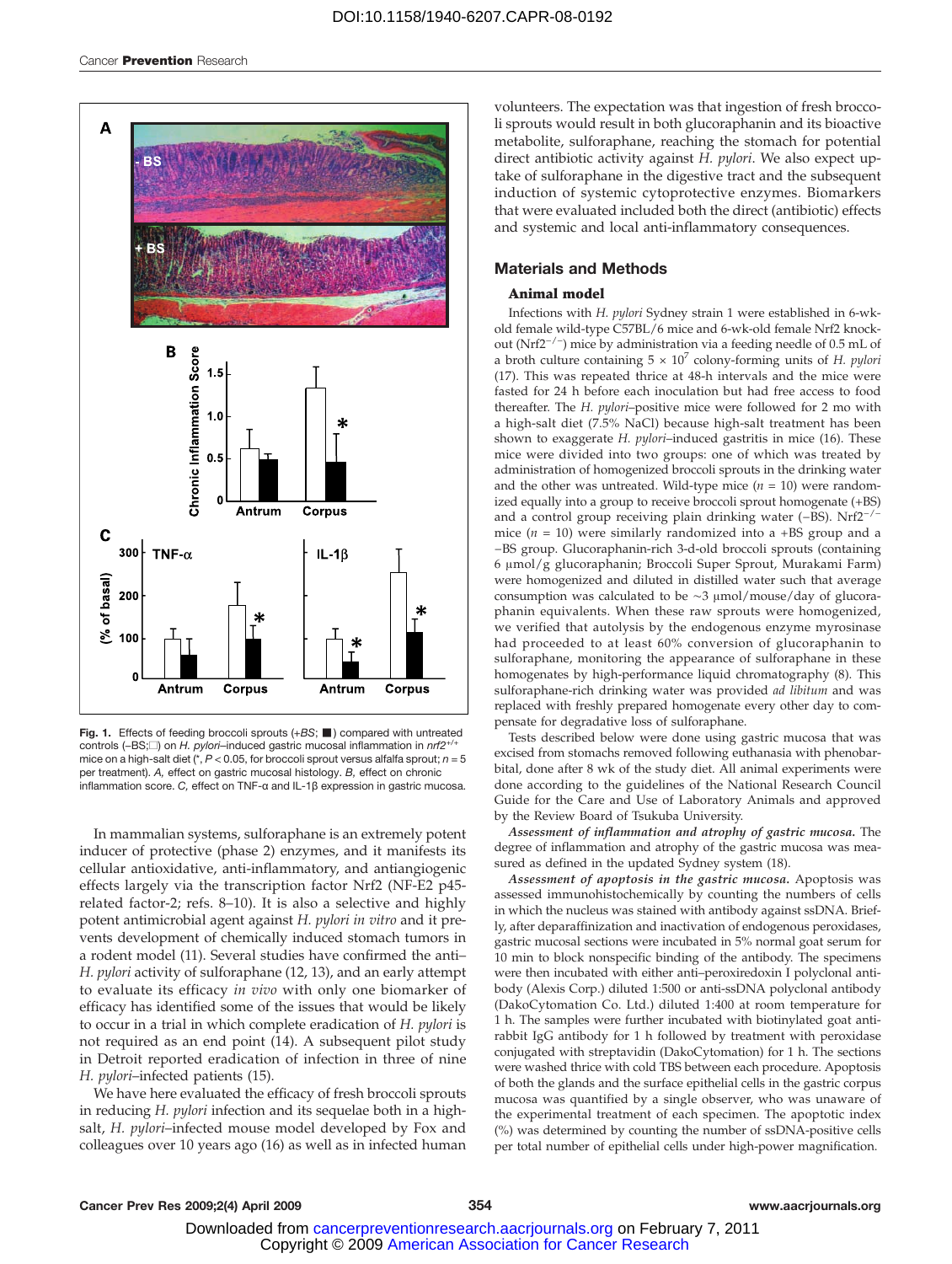

**Fig. 2.** Effects of feeding broccoli sprouts (■) compared with untreated<br>controls (□) on progression of *H. pylori–*induced gastric mucosal atrophy and mucosal cell apoptosis in  $n r f 2^{+/+}$  mice (\*,  $P < 0.05$ , for broccoli sprout versus control;  $n = 5$  per treatment). A, atrophy score. B, mucosal 8-OHdG and ssDNA.

Oxidative DNA injury. This was quantified by measurement of 8-hydroxy-2′-deoxyguanosine (8-OHdG) in the gastric mucosa (19). DNA was extracted from gastric antral mucosa by use of a DNA extractor WB kit (Wako Pure Chemical Industries Ltd.). The DNA sample was dissolved in sodium acetate and digested with Nuclease P1 (Seikagakukogyo) at 37°C for 60 min. The digested DNA was then treated with alkaline phosphatase (Wako Pure Chemical Industries) in Tris-HCl buffer at 37°C for 60 min to hydrolyze the polynucleotides to free nucleosides. The mucosal levels of 8-OHdG were determined using an ELISA kit: "Highly Sensitive 8-OHdG Check" from JaICA.

Phase 2 detoxification enzyme activity in gastric mucosal membranes. NAD(P)H:quinone oxidoreductase 1 (NQO1) activity was measured as described by Prochaska and Santamaria (20). Glutathione S-transferase (GST) levels were measured by "Express ELISA kit (Mouse)" (L00252) from GenScript Corp.

H. pylori colonization of mouse gastric mucosae. Colonization was evaluated by homogenizing and culturing excised mucosal tissue following euthanasia as described by Lee et al. (17). The level of colonization was also determined numerically in the animals by doing viable counts of the bacteria. In brief, half of the stomach was placed in 1 mL of "Brain Heart Infusion broth" and homogenized with an UltraTurrax homogenizer. Ten-fold dilutions were done and 100 μL of the dilutions were plated onto "Glaxo Selective Supplement A" plates. Bacterial counts were expressed as colony-forming units per gram of tissue.

#### Human feeding study

This randomized controlled study recruited 50 H. pylori–positive volunteers whose endoscopy showed no other abnormality except gastritis. Persons who took medication such as antibiotics, proton pump inhibitors, or antiulcer drugs were excluded from participation in the study. Informed consent was obtained. Study subjects were randomized to two groups of 25 as described in the following paragraph. There were two dropouts, both in the alfalfa group: one due to proton pump inhibitor use and one due to antibiotic use after enrollment.

Therefore, final results are from 25 subjects in the broccoli sprout group and 23 subjects in the alfalfa group.

Treatment. Subjects were instructed to consume 70 g/d of glucoraphanin-rich 3-d-old germinated broccoli sprouts (Broccoli Super Sprout) for 8 wk; these sprouts are validated to have a content of glucoraphanin, the precursor of sulforaphane, of ∼6 μmol/g, or ∼420 μmol/70 g dose. Only a fraction of glucoraphanin was expected to be converted to sulforaphane (21, 22).

Control. Subjects in the placebo (alfalfa sprouts) group were instructed to consume an equivalent amount of alfalfa sprouts (also supplied by Murakami Farms), which do not contain any glucoraphanin or other glucosinolates or isothiocyanates, for 8 wk (Fig. 4).

Sprouts were maintained at 5°C to 7°C at all times and delivered in consumer-sized packages to all participants' homes by Yamato Transport Company on a weekly basis. The same lot of broccoli sprouts was sent to the study center every week. Urine samples collected for 8 h after consumption were stored at −20°C for measurement of dithiocarbamates (DTC), a group of metabolites of sulforaphane.

Compliance was evaluated from the diary provided by the participants, which showed the time and amount of the sprouts they had consumed or if they had missed their dose. According to the diaries, all of the participants had eaten >95% of their sprout doses. All participants were required to visit the hospital for collection of blood, stool, and urine samples at days 0, 28, 56, and 112 and were required to be interviewed by a physician if they had any symptoms during or after the intervention period. Stool samples for H. pylori stool antigen (HpSA) analysis were obtained in the morning of their visit to the hospital. The overnight urine collected was used to measure urinary levels of DTC by using the cyclocondensation reaction (23, 24). Total overnight urinary excretion of DTC was estimated as the product of DTC concentration times urine volume.

HpSA values were measured with a HpSA-ELISA kit from Meridian Bioscience, Inc. as described previously (25) using stool collections made at 0, 4, 8, and 16 wk (8 wk after the completion of the intervention; dates correspond to study days 0, 28, 56, and 112, respectively). The manufacturer's recommended cutoff value was 0.100 (unitless ratio of  $A_{450}/A_{630}$ ), and H. pylori was scored as negative when the HpSA value was below this threshold. Serum pepsinogens I and II (PGI and PGII) were measured in blood samples collected from volunteers at these same time points, and PGI/PGII ratios were computed (26, 27). Severity of current H. pylori colonization was assessed by the urea breath test (UBT; UBiT-IR300, Otsuka Electronics, Inc.; ref. 14). We adopted the manufacturer's recommended cutoff value of 2.5‰ (parts per thousand), below which subjects were scored as H. pylori negative.

Heme oxygenase-1 (HO-1) expression was assessed by real-time PCR in blood samples taken from subjects before and 24 h after eating 50 g of broccoli sprouts. HO-1 mRNA was measured in polymorphonuclear granulocytes, which had been purified from whole blood samples using Polymorphprep (28).

All tests results were compared using a Student's  $t$  test. Error bars on all figures represent ±1 SD from the mean.

#### Results

#### Mouse studies

Effects on wild-type mice. There was inflammation of the gastric corpus mucosa in H. *pylori*–infected mice, which was substantially attenuated by treatment with broccoli sprouts (Fig. 1A). Broccoli sprouts protected against inflammation in the antrum and the corpus of the high-salt mouse model, although the degree of protection was greater in the corpus mucosa than the antral mucosa (Fig. 1B and C). Tumor necrosis factor-α (TNF-α) and interleukin-1β (IL-1β) are major proinflammatory cytokines that are elevated in gastric mucosa by H. pylori infection. Broccoli sprouts suppressed up-regulation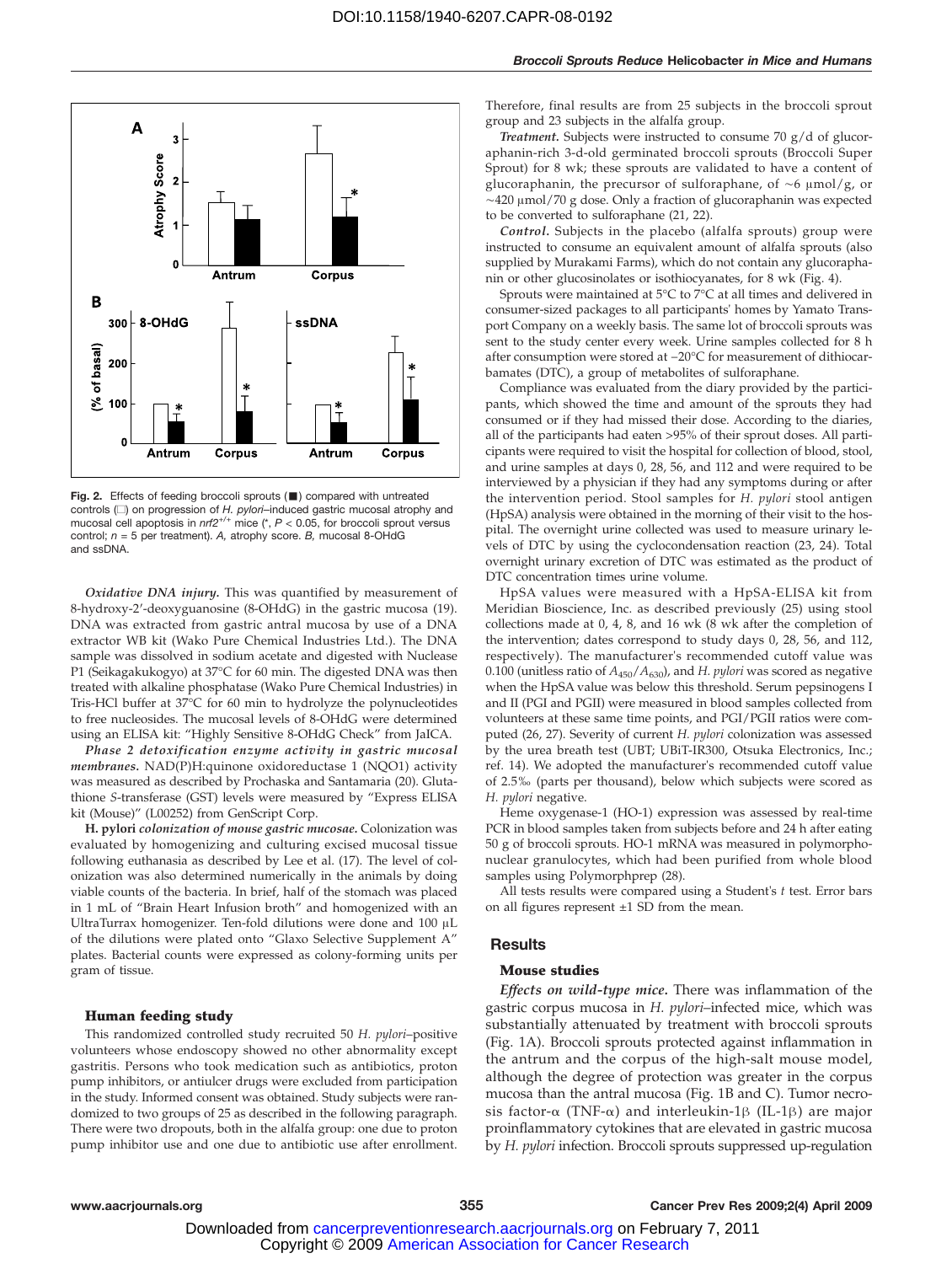of these cytokines (Fig. 1C). This protective effect against inflammation of the gastric mucosa was paralleled by significant inhibition of gastric atrophy and decreased levels of both 8-OHdG and ssDNA, which are markers of apoptosis (Fig. 2A and B).

Effects on nrf2-deficient mice. Activation of the cytoprotective enzymes NQO1 and GST after the administration of broccoli sprouts also increased significantly in wild-type mice, but not in  $nrf2^{-/-}$  mice (Fig. 3A), as would be expected based on the central position of Nrf2 as a signal molecule for protection against oxidative and inflammatory stress (29). The protective effect of broccoli sprouts in both the antrum and the corpus of wild-type mice was not observed in  $nrf2^{-/-}$  mice (Fig. 3B). Broccoli sprouts also suppressed up-regulation of TNF-α and IL-1 $\beta$  in gastric mucosa by H. *pylori* infection in wild-type but not in *nrf2<sup>-/-</sup>* mice (Fig. 3C), suggesting a systemic protective effect against gastritis. Additionally, there was an almost 2-log reduction in H. *pylori* density in both the antrum and corpus only in wild-type mice and not in  $nrf2^{-/-}$  mice (Fig. 3D), thus providing strong support for the integral role of the Nrf2 mechanism in protection against H. pylori–induced inflammation and gastritis.

#### Human feeding study

We conducted a preliminary experiment to confirm that the doses of broccoli sprouts that we had planned to use in the double-blind portion of the trial would be expected to upregulate cytoprotective (phase 2) enzymes. Thus, we measured HO-1 expression in polymorphonuclear granulocytes by reverse transcription-PCR before and 24 hours after eating 50 g of broccoli sprouts by a few volunteers. HO-1 expression increased dramatically (2-to 3-fold) 24 hours after eating 50 g of broccoli sprouts (data not shown). Because the average body weight in this preliminary experiment was ∼40% less

than the body weights of subjects recruited to the doubleblind study, the dose regimen in the latter study was increased from 50 to 70  $g/d$ .

The study protocol (outlined in Fig. 4) randomized 50 subjects to daily consumption of either 70 g of broccoli sprouts or a placebo (alfalfa sprouts) containing no sulforaphane. Mean age of subjects at randomization was 54.5 years. There were more female ( $n = 28$ ) than male ( $n = 19$ ) subjects, and there was no difference in preintervention H. pylori infection and inflammation status for the two experimental groups (Table 1). Subjects tolerated the intervention well and reported no notable objection to the daily sprout consumption, and there were no notable gastrointestinal or other abnormalities that could be attributed to the intervention. Urinary excretion of DTC at the two time points measured during the intervention period was elevated markedly in the subjects consuming broccoli sprouts. These levels were significantly higher than DTC levels in the placebo control group, where levels remained in the baseline range as expected (Fig. 5). Thus, compliance with the intervention was validated and correlated well with dietary records kept by subjects (self-report data not shown).

Serum PG values are indicators of inflammation in the gastric lumen. During the intervention period, there were significant reductions in both PGI and PGII ( $P < 0.05$ ), only in the broccoli sprout group, compared with baseline levels, and there was a return to baseline values 2 months after the intervention (Fig. 6A and B). The ratio of PGI to PGII, used by many clinicians as a more robust indicator of change in gastric inflammation (27), rose significantly ( $P < 0.05$ ) only during the intervention and only in the broccoli sprout group (Fig. 6C). In addition, individual urinary DTC levels measured late in the intervention (week 8) were highly correlated with the magnitude of changes in PGI/PGII ratio after the 8-week feeding with broccoli sprouts ( $P < 0.01$ ; Fig. 6D).



**Fig. 3.** Effects of feeding broccoli sprouts (■) compared with untreated controls (□) on gastric mucosa of *H. pylori–*infected, high-salt diet–treated *nrf2<sup>→/-</sup> m*ice<br>compared with *nrf2<sup>+/+</sup> mice (\*, P <* 0.05, for br C, TNF-α and IL-1β expression. D, H. pylori colonization.

#### Cancer Prev Res 2009;2(4) April 2009 356 356 356 www.aacrjournals.org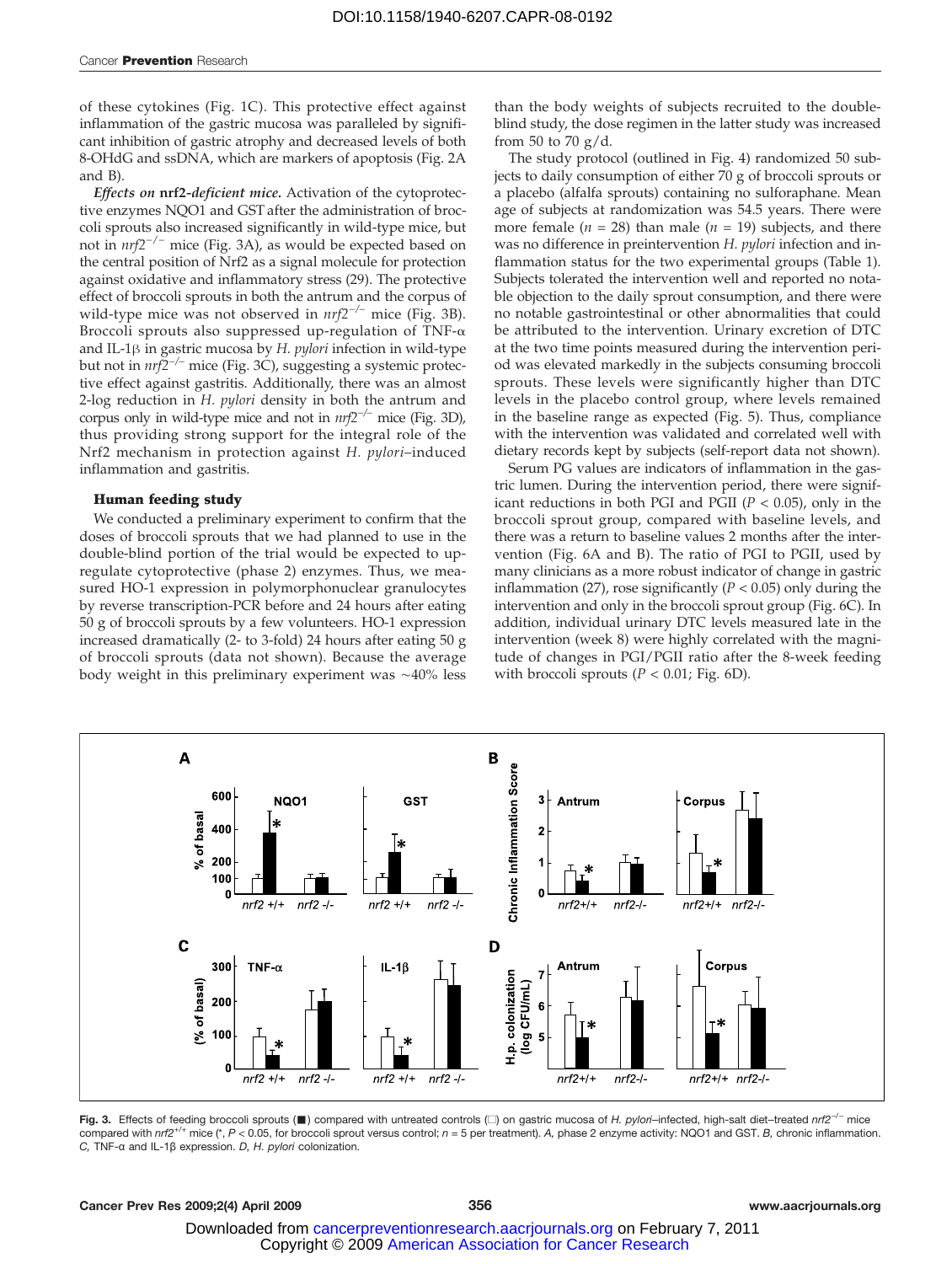

Fig. 4. Protocol for the human clinical intervention.

The HpSA levels and UBT values measured in the broccoli sprout intervention arm were significantly lower ( $P < 0.05$ ) during the intervention than at baseline and returned to baseline levels ( $P < 0.05$ ) at 16 weeks (2 months after intervention). The placebo group receiving alfalfa sprouts had no significant change in HpSA (Fig. 7A and B). Although HpSA values respond less rapidly to changes in H. pylori infection status than do UBT or direct urease tests, these measures serve as a robust measure of colonization on a population basis (30, 31). In this study, no subjects had UBT values below the cutoff value (2.5‰) at any of the measurement periods. However, 8 of 25 subjects in the broccoli sprout treatment group had HpSA values below the cutoff (0.100) at the end of the 8-week broccoli sprout treatment period. Six of these subjects' HpSA values again became positive 8 weeks after cessation of broccoli sprout consumption (Fig. 7B), and the HpSA values of the other two subjects turned positive a further 6 months after intervention (data not shown), thus indicating that broccoli sprout treatment does reduce H. pylori colonization but does not provide complete eradication of H. pylori.

#### **Discussion**

This study was designed to determine whether regular dietary consumption of broccoli sprouts rich in the sulforaphane precursor glucoraphanin inhibits H. pylori colonization and the attendant gastric atrophy in mice fed a high-salt diet and whether this intervention ameliorates gastritis in H. pyloriinfected human subjects. The major findings were as follows.

First, we determined that oral delivery of broccoli sprouts decreased corpus gastritis and protected against gastric mucosal inflammation in vivo in a well-established H. pylori– infected animal model. Oral dosing of animals in this model (∼3 μmol/mouse/day) was consistent with dosing of sulforaphane in a variety of other mouse experiments in which carcinogenesis or biomarkers were end points [e.g., (a) a reduction in chemically induced lung tumors by using either 6.7 or 13.43 μmol/mouse/day gavaged 1 day per week for 8 weeks (32) or  $(b)$  with 5 and 10  $\mu$ mol/mouse/day supplied in food for 21 weeks (33); (c) a reduction in intestinal tumors and biomarkers with 10.2 μmol/mouse/day for 10 weeks (34); (d) suppression of intestinal polyps and histone deacetylase inhibition with a dose of 6 μmol/mouse/day for 10 weeks

**Table 1.** Baseline data for *H. pylori–*infected subjects ( $n = 50$ ) after randomization to broccoli sprout and alfalfa sprout supplemented diets

|                  | Broccoli sprout $(n = 25)$ |               | Alfalfa sprout $(n = 23)$ |               |
|------------------|----------------------------|---------------|---------------------------|---------------|
|                  | Mean $\pm$ SD              | Range         | Mean $\pm$ SD             | Range         |
| Age $(y)$        | $53.4 \pm 11.6$            | 25-70         | $55.7 \pm 12.9$           | 23-73         |
| UBT $(\%_0)$     | $32.7 \pm 14.4$            | 10.0-56.8     | $35.7 \pm 25.3$           | $6.7 - 106.1$ |
| PGI (ng/mL)      | $70.3 \pm 21.4$            | $33.3 - 118$  | $69.4 \pm 26.7$           | $31.5 - 135$  |
| PGII (ng/mL)     | $30.5 \pm 14.8$            | 14.7-43.7     | $29.4 \pm 8.63$           | 18.3-52.5     |
| PGI/PGII (ratio) | $2.41 \pm 1.00$            | $0.68 - 4.10$ | $2.38 \pm 0.70$           | 1.03-3.93     |

NOTE: Note that there were two dropouts, both in the alfalfa group, one due to proton pump inhibitor use and one due to antibiotic use after enrollment, and these subjects are not included in the table or the data presented in Figs. 5 to 7.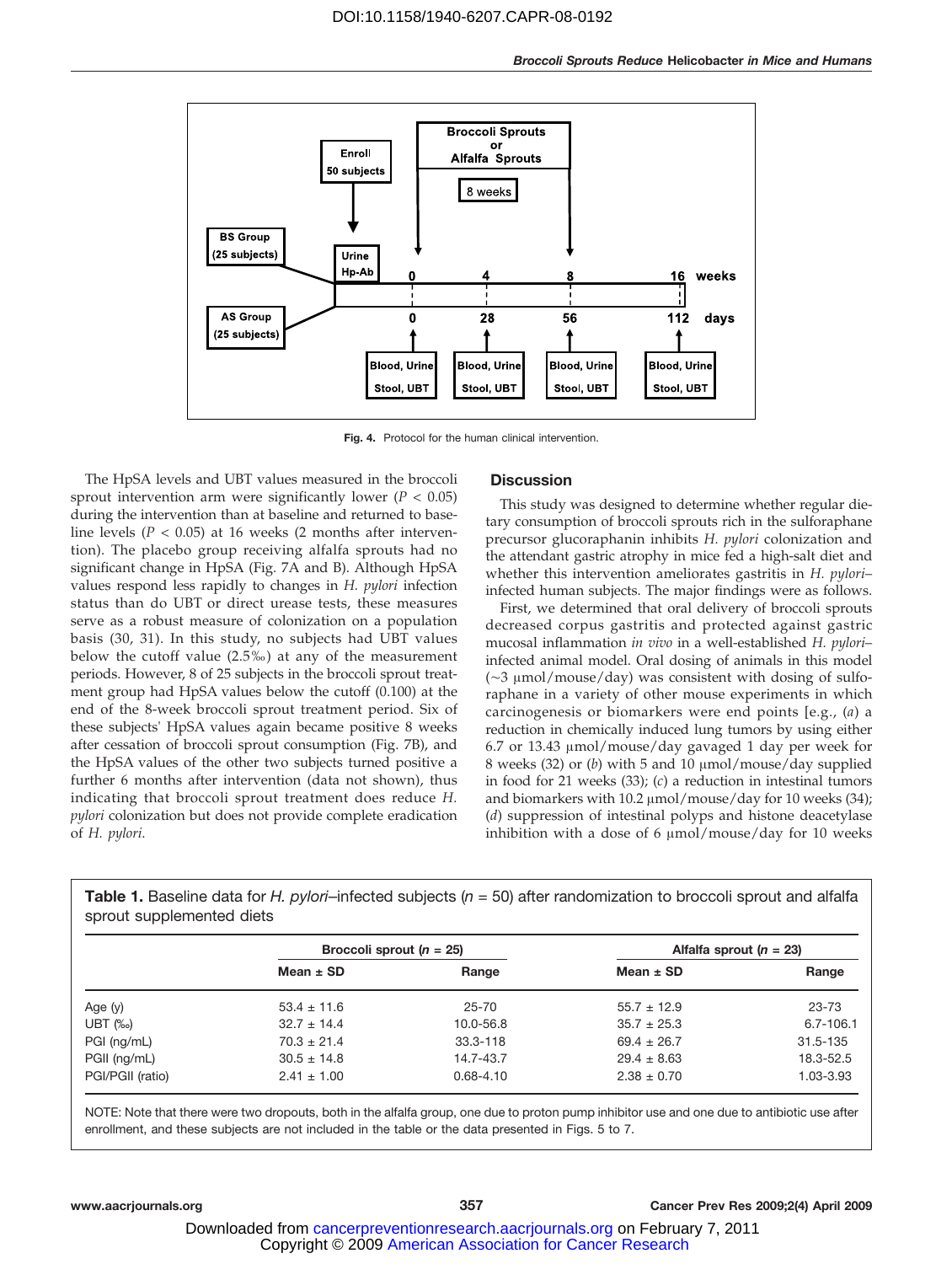

Fig. 5. Changes in urinary excretion of sulforaphane metabolites before, during weeks 4 and 8, and after (week 16) the dietary intervention with broccoli sprouts (BS;  $*$ , significant,  $P < 0.05$ ) or alfalfa sprouts (AS; no significant differences).

 $(35)$ ;  $(e)$  a reduction in chemically induced forestomach tumors following 7.5 μmol/mouse/day feeding for 21 weeks (11); and (f) eradication (presumably a direct, antibiotic effect) of H. pylori with direct instillation of 7.5 μmol/mouse/day into human gastric xenografts (13)].

Second, the findings strongly suggest that the gastritismoderating effect of sulforaphane was due at least in part to induction of cytoprotective enzymes in the gastric mucosa cells via the host animal Nrf2 signaling pathway. Significant leukocyte infiltration occurs in H. pylori–colonized gastric mucosa, exposing the membrane mucosa to enhanced oxidative stress. Sulforaphane is well known as an activator of cytoprotective enzymes and we have shown herein that they are up-regulated in broccoli sprout–treated animals.

Third, we determined that H. *pylori* colonization was reduced in sulforaphane-treated wild-type mice but not in  $nrf2^{-/-}$  mice. This in vivo finding suggests that sulforaphane may not only have a direct antibiotic effect on the level of H. pylori colonization. Rather, its primary effect may be via the up-regulation of the host's systemic protection against oxidative stress and inflammation, which results in reduced H. pylori colonization. The mechanisms and effector pathways for the detoxification effects of sulforaphane and related compounds have been studied extensively (9, 36-39). Sulforaphane induces cytoprotective, antioxidant, and antiinflammatory enzymes via the transcription factor Nrf2, which activates the genes that control these endogenous protective responses (29). In the development of gastric cancer, it is further suggested that H. pylori and sodium chloride cooperate as cancer promoters by enhancing chronic gastric mucosal membrane inflammation (16). Sulforaphane



Fig. 6. Effects of broccoli sprouts (BS) or alfalfa sprouts (AS) on levels of serum PGs [alfalfa sprout: no significant differences between treatments; broccoli sprout: weeks 4 and 8 are significantly different from week 0, and week 16 is significantly different from week 8 (P < 0.05)]. A, PGI. B, PGII. C, PGI/PGII ratio. Rectangular overlays represent means for each time period. D, correlation of changes in PGI/PGII ratio and the increase in DTC after intervention with broccoli sprouts; values represent the differences between measurements made during the intervention (week 8) and those made before intervention (week 0) on individual subjects.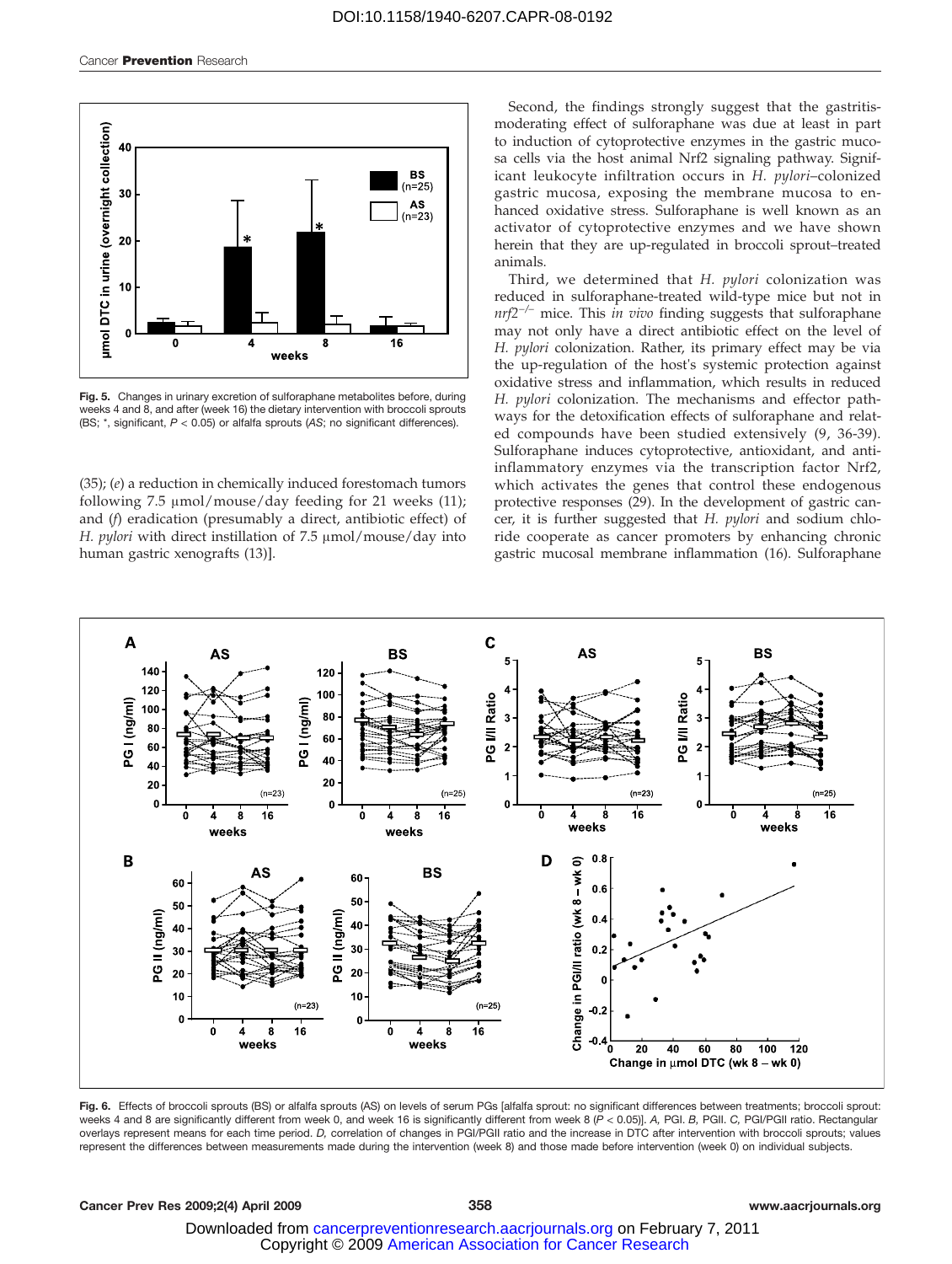

Fig. 7. Effects of broccoli sprouts (BS) or alfalfa sprouts (AS) on H. pylori colonization of human subjects. A, UBT (cutoff value is 2.5‰). B, HpSA [cutoff value is 0.100 (ratio of  $A_{450}/A_{630}$ ]. Rectangular overlays represent means for each time period [alfalfa sprout: no significant differences between treatments; broccoli sprout: weeks 4 and 8 are significantly different from week 0, and week 16 is significantly different from week  $8 (P < 0.05)$ ].

may be inhibiting this inflammation either via the Nrf2 pathway or by yet unknown mechanisms. Our data show that gastritis is mitigated following broccoli sprout treatment. The data do not permit us to differentiate whether this effect is induced either by the inhibition of H. pylori colonization (in vitro, sulforaphane is a potent antibiotic against H. pylori) or by up-regulation of Nrf2-dependent cytoprotective and antioxidant enzyme activity (a plethora of in vitro, animal, and clinical studies have shown this to occur) or by some combination of these two modes of protection. H. *pylori* infection generates a variety of reactive oxygen species within the mucosa, which enhances gastric mucosal injury and inflammation. Thus, by enhancing Nrf2-dependent antioxidant enzyme activity in gastric mucosal cells, sulforaphane could promote the reduction of reactive oxygen species from gastric mucosae, resulting in the mitigation of H. pylori infection-induced gastritis.

Fourth, a 2-month course of daily intake of broccoli sprouts (70 g), which delivers a quantity of sulforaphane equivalent to between two and three servings of broccoli per day (40), decreased serum values of PGI and PGII and increased the PGI/PGII ratio during the 2-month intervention period, consistent with extensive clinical observations correlating increased PGI/PGII ratio with reduced inflammation of gastric mucosa but not gastric mucosal atrophy (26, 27). We also measured reductions in HpSA (an indicator of recent infection) and UBT (an indicator of instant infection) after the intake of broccoli sprouts. All three biomarkers returned to baseline levels once the intervention was discontinued.

Complementary mouse and human evidence thus suggests that sulforaphane may have both a direct antibacterial effect on H. pylori, leading to reduced gastritis, as well as having an indirect (systemic) effect by increasing the mammalian cytoprotective (phase 2) response. It is not possible to determine the relative contributions of these two mechanisms from this study; however, in light of other evidence, which suggests a strong anti-H. pylori effect of sulforaphane in vitro (11), the findings in this study strongly suggest that sulforaphane has promise both as an antibacterial agent directed against H. *pylori* and as a dietary preventive agent against the development of human gastric cancer.

#### Disclosure of Potential Conflicts of Interest

J.W. Fahey is a cofounder of Brassica Protection Products LLC (BPP), a company that is licensed by Johns Hopkins University to produce broccoli sprouts. A portion of the proceeds of BPP is used to support cancer research, but no funds were provided to support this study. J.W. Fahey may be entitled to royalty payments from the sale of broccoli sprouts, and terms of this arrangement are being managed by Johns Hopkins University in accordance with its conflict of interest policies.

#### Acknowledgments

We thank Dr. Michio Yamazaki for her helpful suggestions and English translation, Dr. Pamela Talalay for her editorial advice, and Dr. Ken Itoh for help in measuring HO-1 expression in peripheral polymorphonuclear granulocytes.